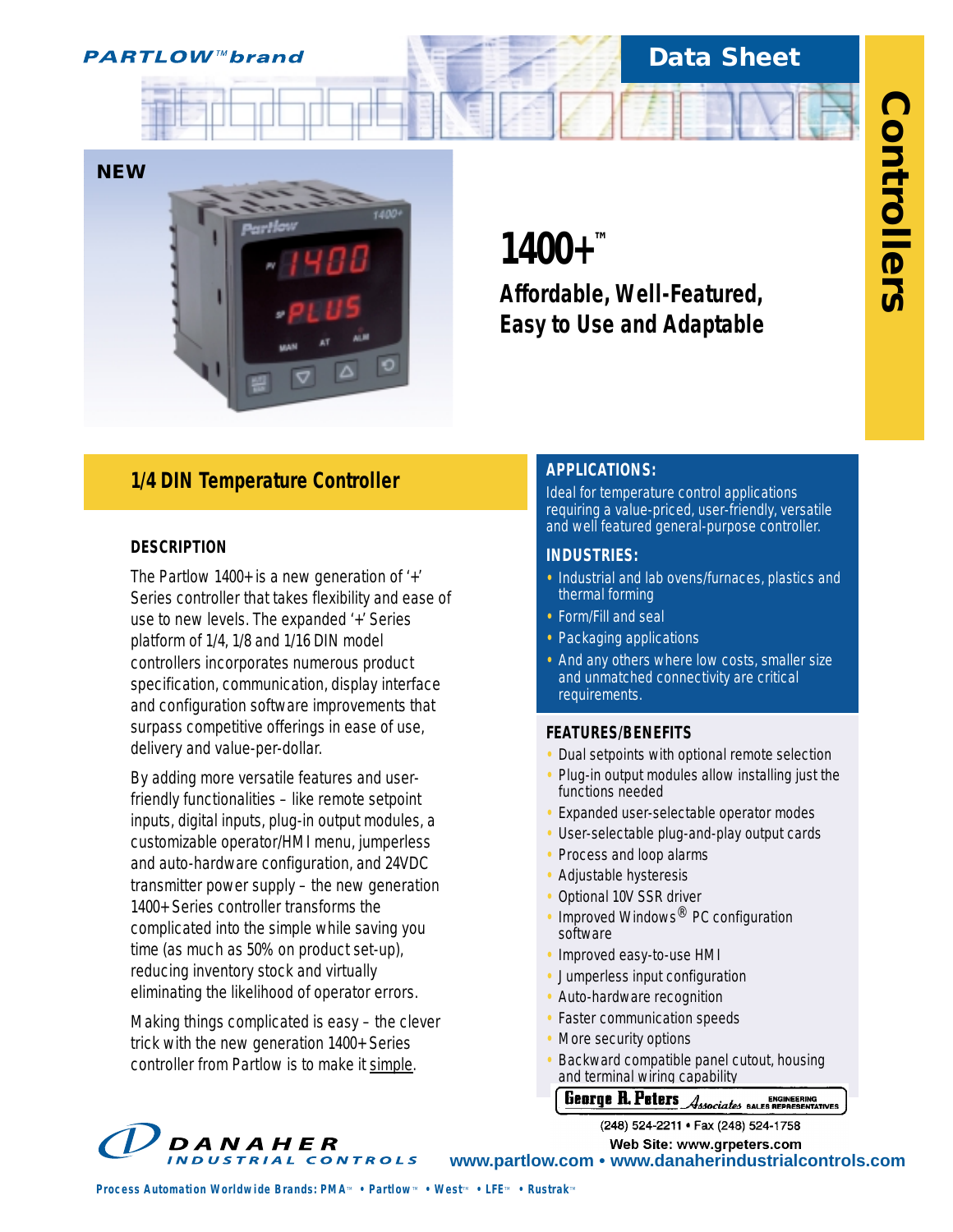## **PARTLOW™brand**

**1400+™** 

*Affordable, Well-Featured, Easy to Use and Adaptable 1/4 DIN Temperature Controller*

# **SPECIFICATIONS\***

#### **STANDARD FEATURES**

Dual setpoints with optional remote selection Plug-in output modules installing just the functions needed

- **NEW** Improved HMI; four button operation, dual 4-digit LED displays
- 4 per second input sample rate
- Universal input

Full PID or ON/OFF control

- Heat/Cool operation (with dual outputs ordered) Selectable pre-tune, self-tune, manual tune
- Ramping setpoint
- Process and Loop alarms
- **NEW** Jumperless input configuration
- **NEW** Auto-detection of installed output modules.
- **NEW** Improved PC configuration software (comms option not required)
- **Construction/Enclosure:** Rugged ABS plastic housing

#### **ENVIRONMENTAL CHARACTERISTICS**

**Operating Temp.:** 32° to 131°F (0° to 55°C) **Storage Temp.:** –4° to 176°F (–20° to 80°C) **Humidity:** 20% to 95% non-condensing RH

#### **ELECTRICAL**

**Supply Voltage:** 100–240V 50/60Hz; optional 24VDC (20–48VAC / 22–65 VDC) **Power Consumption:** 5W / 7.5VA max

#### **DISPLAY**

**Type:** Dual 4 digit displays, Red or Green, 7 segment LED **Height:** 13mm (0.53") upper display, 10mm (0.39") lower display **Annunciators:** LED indicators for output and status

#### **INPUTS**

#### **Standard Universal input (T/C, RTD and DC Linear):**

**T/Cs:** J, K, C, R, S, T, B, L, N and Pt 20% Rh vs. Pt 40% Rh

**RTD:** 3-wire; PT100; 50Ω per lead maximum (balanced)

#### **DC Linear (scalable –1999 to +9999): Volts:** 0–5, 1–5, 0–10 or 2–10VDC **DC milliamps:** 0–20mA or 4–20mA

**DC millivolts:** 0–50, 10–50mV

### **OUTPUTS**

All output types are user-selectable and customizable based on desired application; choose from the following output types:

- **Max. # of Outputs:** Three for control, alarm, 24VDC transmitter power supply or retransmit of process value or setpoint
- **Relay:** Optional SPDT; 240VAC 2.0A resistive. Lifetime: >500,000 operations at rated voltage/ current
- **SSR Driver:** Optional drive capability: >10VDC nominal into 500Ω minimum
- **DC Linear:** Optional 0–20mA , 4–20mA into 500Ω max.; 0–10V, 1–5V, 2–10V, 0–5V into 500Ω minimum; control outputs have 2% over/under drive applied; accuracy ±0.25% (mA into 250Ω load, V into 2kΩ load); degrading linearly to ±0.5% for increasing burden to specified limits
- **Triac:** Optional 0.01 to 1A AC, 20 to 280Vrms, 47–63Hz (limit 2)
- **Transmitter Power Supply:** Optional 24VDC (limit 1)

#### **OUTPUT FUNCTIONS**

- All output functions are user-selectable and customizable based on the application:
- **Heat Power**

#### **Cool Power**

- **Process Alarm** (reverse or direct) **Modes (Alarms 1 and 2):** High/low, SP deviation, band, logical OR/AND
- **Loop Alarm** (reverse or direct)
- **Retransmit** (setpoint or process value)

#### **ELECTRICAL PERFORMANCE**

#### **GENERAL:**

- **Accuracy:** ±0.1% of input range ±1 LSD (T/C CJC better than 1°C)
- **Input Sample Rate:** 4 per second; 14 bit resolution
- **Impedance:** >10MΩ for thermocouple and mV ranges, 47kΩ for V ranges and 5Ω for mA ranges
- **Sensor Break Detection:** <2 seconds (except zero based DC ranges), control O/Ps turn off, high alarms activate for T/C and mV ranges, low alarms activate for RTD, mA or V ranges

#### **COMMUNICATIONS INTERFACE**

- **User-selectable:** 2-wire, RS-485 serial communications option with choice of Modbus® or ASCII protocol; 1200 to 19,200 baud
- **PC Configuration:** Off-line configuration from serial port to dedicated configuration socket (comms option not required)

#### **RATINGS/AGENCY APPROVALS**

**Safety:** CE, UR, cUR, UL file# E67237 **EMC:** Certified EN61326 **Other:** ISO 9002 registered

#### **PROTECTION**

IEC IP66; NEMA 4X (front panel) IEC IP20 (behind the panel protection)

#### **PHYSICAL DIMENSIONS**

**Panel Cutout:** 3.62˝ (92mm) × 3.62˝ (92mm) **Width:** 3.78˝ (96mm)

**Depth:** 3.93˝ (100mm)

- **Height:** 3.78˝ (96mm)
- **Weight:** 0.46 lbs (0.21kg)
- **Mounting:** Plug-in with panel mounting fixing strap

#### **OPTIONS/ACCESSORIES**

- **NEW** 24VDC transmitter power supply option
- **NEW** Faster RS-485 serial communication speeds and user-selectable (Modbus® or ASCII) option
- **Digital Input 1 (Optional):** Selects between two setpoints or auto/manual tune control; volt free or TTL input

**Basic Remote Setpoint Input (Optional):** 0–20mA, 4–20mA, 0–10V, 2–10V, 0–5V; scalable –1999 to 9999; local or remote setpoint selected from front panel

- **Full Remote Setpoint Input (0ptional):** 0–20mA, 4–20mA, 0–5V, 1–5V, 0–10V, 2–10V, 0–100mV; scaleable –1999 to 9999; potentiometer (2kΩ minimum); local or remote setpoint selected from front panel; digital input can be configured to switch between setpoints (either setpoint 1 and 2 or between local setpoint and remote setpoint) or between auto and manual control modes. Not available on Model 1160+
- **Optional Choice of LED colors:** (red/red, red/green, green/red, green/green); plus five indicators

#### **WARRANTY**

3 years

Specifications are for base models with standard features only unless otherwise noted. Specifications subject to change without notice in accordance with our DBS policy of continuous improvement. All product and brand names are trademarks of their respective owners. All rights reserved.

# **George R. Peters Associates SALES REPRESENTATIVES**

(248) 524-2211 · Fax (248) 524-1758 Web Site: www.grpeters.com



**Customer Service +1 800.390.6405 Technical Support +1 800.866.6659 www.partlow.com • www.danaherindustrialcontrols.com**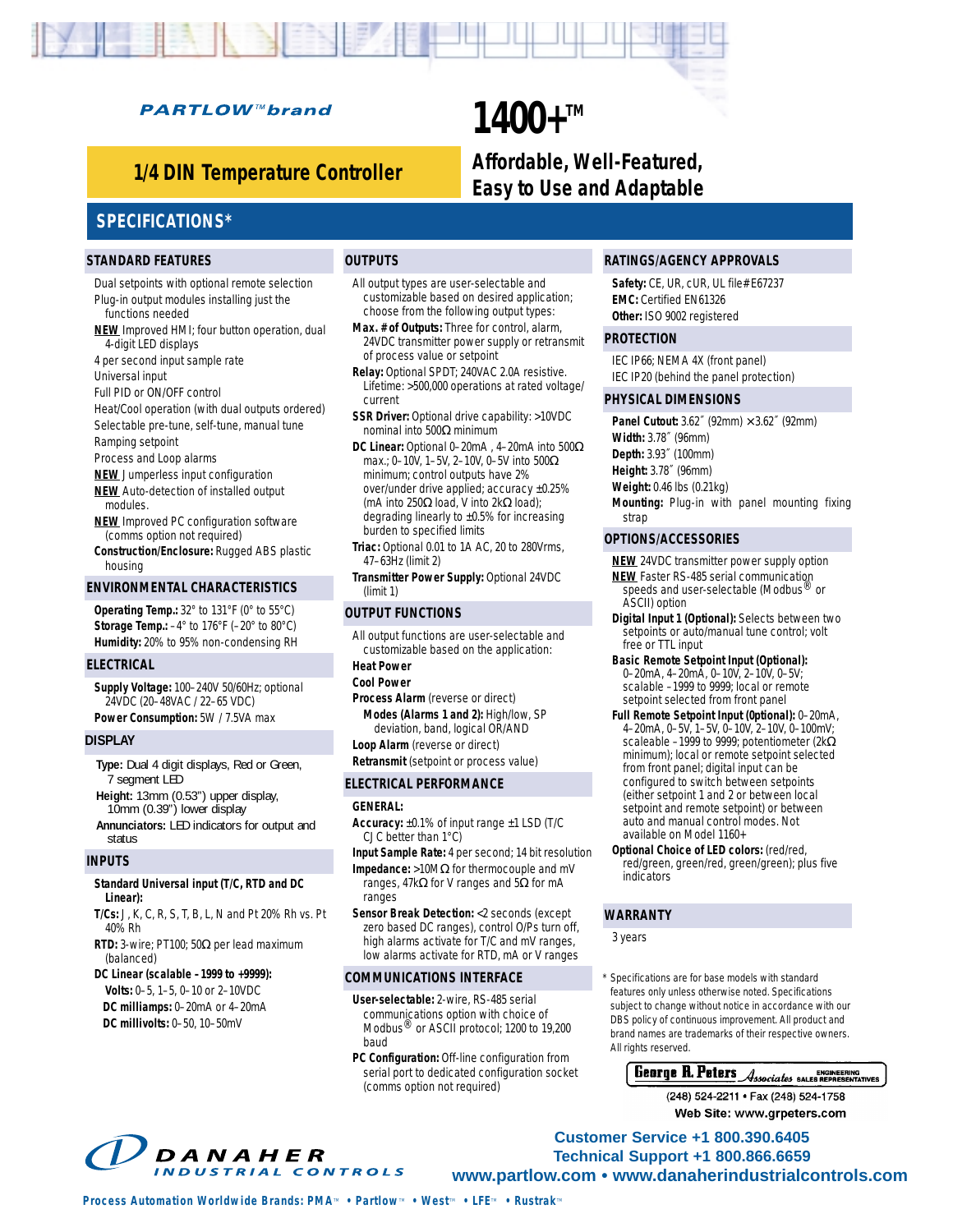# **PARTLOW™brand**

# 1400+

# *Affordable, Well-Featured, Easy to Use and Adaptable*

# *1/4 DIN Temperature Controller*

# **MODELS**

| Code 1: Model #                        | Code 2: Option Slot 1                                                                                  | Code 3: Option Slot 2                                                                                                               | Code 4: Option Slot 3                                                                                                               | Code 5: Option Slot A                                                                                                                                                                                                                                                                                                                                                                                                                                                                                                                                                                                                  | Code 6: Power Supply                                                                                                                                                                                 |
|----------------------------------------|--------------------------------------------------------------------------------------------------------|-------------------------------------------------------------------------------------------------------------------------------------|-------------------------------------------------------------------------------------------------------------------------------------|------------------------------------------------------------------------------------------------------------------------------------------------------------------------------------------------------------------------------------------------------------------------------------------------------------------------------------------------------------------------------------------------------------------------------------------------------------------------------------------------------------------------------------------------------------------------------------------------------------------------|------------------------------------------------------------------------------------------------------------------------------------------------------------------------------------------------------|
| P1400                                  |                                                                                                        |                                                                                                                                     |                                                                                                                                     |                                                                                                                                                                                                                                                                                                                                                                                                                                                                                                                                                                                                                        |                                                                                                                                                                                                      |
| $I/4$ DIN<br>Temperature<br>Controller | 0 Not fitted<br>1 Relay Output<br>2 DC Drive SSR<br>Output<br>3 Linear DC<br>Output<br>8 Triac Output* | 0 Not fitted<br>1 Relay Output<br>2 DC Drive SSR Output<br>3 Linear DC Output<br>4 Transmitter Power<br>Supply 1<br>8 Triac Output* | 0 Not fitted<br>1 Relay Output<br>2 DC Drive SSR Output<br>3 Linear DC Output<br>4 Transmitter Power<br>Supply 1<br>8 Triac Output* | 0 Not fitted<br>1 RS-485 Serial Comms<br>2 Green Upper Display<br>3 RS-485 Serial Comms &<br>Green Upper Display<br>4 Green Lower Display<br>5 RS-485 Serial Comms &<br>Green Lower Display<br>6 Green Upper/Lower Display<br>7 RS-485 Serial Comms &<br>Green Upper/Lower Display<br>8 Digital Input<br>9 Digital Input & Green Upper<br>Display<br>A Digital Input & Green Lower<br>Display<br><b>B</b> Digital Input & Green<br>Upper/Lower Display<br>C Basic Remote Setpoint Input<br>D Basic RSP & Green Upper Display<br>E Basic RSP & Green Lower Display<br>F Basic RSP & Green Upper/Lower<br><b>Display</b> | 00 100-240V AC<br>02 24-48 AC or DC<br><b>RR</b> Remote Setpoint<br>Input (full with<br>Secondary Digital<br>Input) $**$<br><b>R2 24-48VAC/DC &amp;</b><br>Remote Setpoint<br>$(full)$ <sup>**</sup> |

\*Two triac outputs maximum † Only one Transmitter Power Supply may be installed per unit

# **DIMENSIONS - 1/4 DIN**



Panel Cutout: 92.0mm x 92mm (3.62" x 3.62")

**Headquarters:** 1675 Delany Road • Gurnee, IL 60031-1282 • USA Phone: +1 847.662.2666 • Fax: +1 847.662.6633

#### **Satellite Locations:**

**North America:** North Carolina, South Carolina, Connecticut, Massachusetts, New York, Canada, British Virgin Islands • **Europe:** United Kingdom, Italy, France, Germany, Spain, Slovakia • **Latin America:** Brazil • **Asia:** China, Japan, Korea, Singapore

\* Specifications are for base models with standard features only unless otherwise noted. Specifications subject to change without notice in accordance with our DBS policy of continuous improvement. All product and brand names are trademarks of their respective owners. All rights reserved.

Partlow™ brand and 1400+™ are trademarks of Danaher Industrial Controls Group. All rights reserved.

© 2006 DICG Corp.

Partlow Brand 1400+ Data Sheet (3/06)

**George R. Peters** ENGINEERING<br>Associates bales representatives

> (248) 524-2211 · Fax (248) 524-1758 Web Site: www.grpeters.com

### **Technical Support**

Tel.: +1.800.866.6659 Fax: +1.847.782.5277 partlow.techsupport@dancon.com



# **www.partlow.com • www.danaherindustrialcontrols.com**

**Customer Service:** Tel.: +1.800.390.6405 Fax: +1.910.879.5486

partlow.custserv@dancon.com

*Process Automation Worldwide Brands: PMA<sup>™</sup> • Partlow<sup><i>M*</sup> • West<sup>*M*</sup> • LFE<sup>*M*</sup> • Rustrak<sup>*M*</sup>